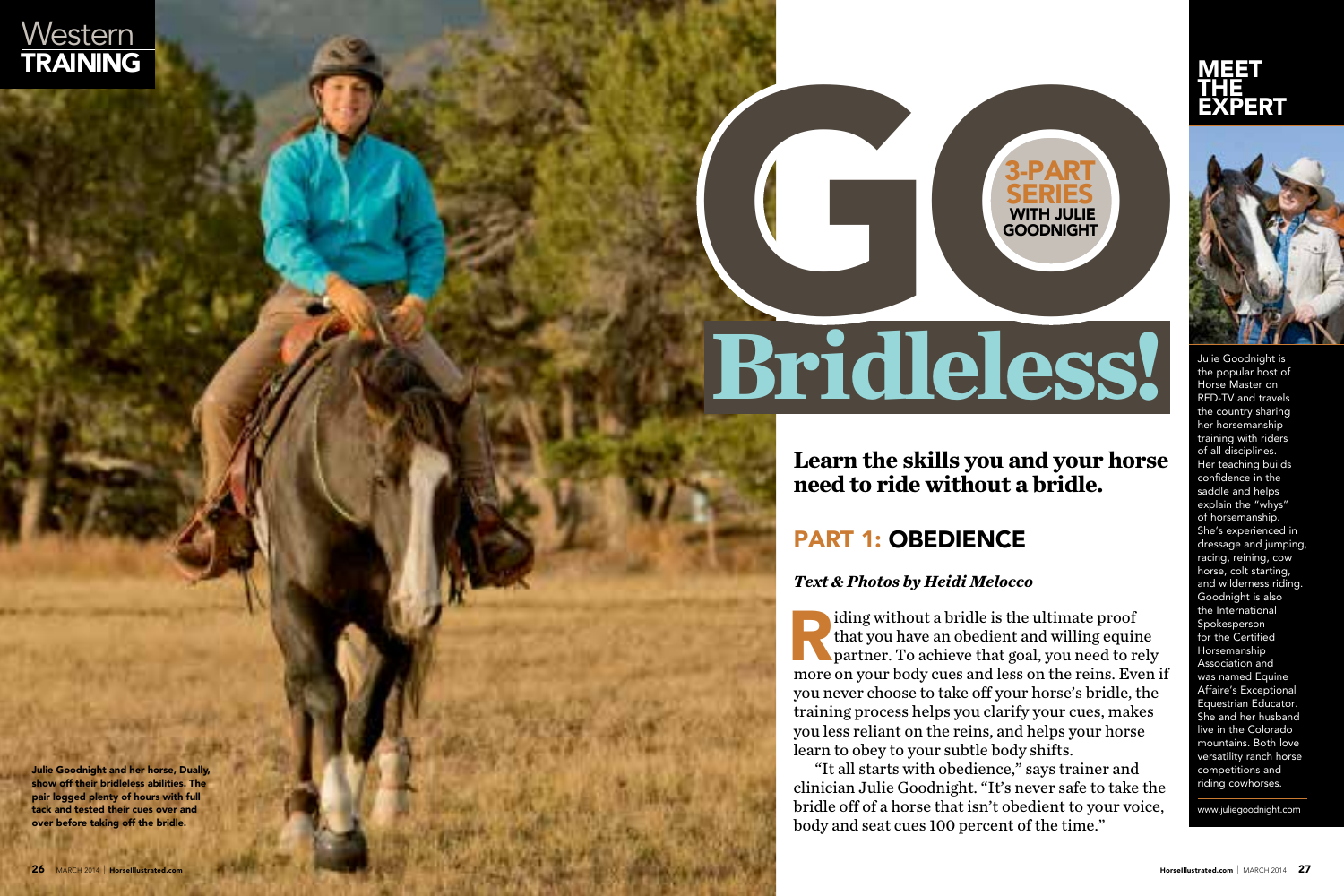Here, Goodnight shares her strategies for establishing authority with your horse while sharpening your riding skills.

### **Less is More**

What does it take to reach the goal of riding bridleless? Goodnight says that it requires you to change your mindset. You must expect obedience from your horse at all times and begin riding with a different set of cues, using your body position more and your reins less. To even think of taking off the bridle, you must be able to trust your horse to follow your cues without constant need of reinforcement.

 "When you ride without a bridle, you'll use your center of gravity, leg pressure and the position of your body," says Goodnight.

### **Reins as a Last Resort**

Goodnight says she often sees riders pick up the reins first to give a cue, but that won't work if you're going to ride bridleless one day. "It's subconscious and habitual to go to the reins first, but pulling on the reins as a primary cue doesn't give your horse a chance to obey the cue," she explains. "You have to make a mental shift to think, 'I will use my seat and leg cues first. My reins are only for reinforcement.'



 "When your horse needs a reinforcement, it needs to come quickly and smoothly," Goodnight continues. "If you give a cue, your horse should respond immediately, or you need to pick up the reins to reinforce it. Reinforcement should come within one second of the cue."

However, you don't want to be too abrupt with your rein reinforcement. "Always pick up the reins smoothly and deliberately," says Goodnight. "If you're too quick and jerky, your horse becomes reactive to rein aids. When you promptly and smoothly reinforce your cues, your horse will become responsive and willingly obey."



### PART1: OBEDIENCE 3-Part Series with Julie Goodnight

### **Put it to the Test**

Now that you know what it takes to ride bridleless, test your horse's skills and find out how ready you are. With the bridle in place, warm up in an enclosed arena. To start Goodnight's test, pick out a target point in the distance and ask your horse to go straight to that point.For example, ride down the long side of the arena while choosing to look at a tree or marker at the other end.

Lay your rein hand down on your horse's withers so that you touch the saddle pad and keep your reins loose. This will neutralize your reins so that



they're at the ready but aren't placing any pressure on your horse's mouth. Goodnight likes to tuck her fingers under the saddle pad to ensure that she doesn't use the reins too much. Ride straight toward your goal point without rein pressure to find out if your horse can stay on track.

"This test helps you know if you have been guiding your horse too much or if you can trust him to obediently follow your path," Goodnight says. "You'll know that your horse has little respect for your authority if you have to constantly guide him; if he pulls towards the middle of the arena; if he slows down as you pass the arena gate; or if he speeds up because you loosened the reins."







ilis greatif Health Wateral Melcos

# **Top Trainers Choose** COSEQUIN° **Joint Health Supplements**

"All the horses in my barn are on a daily Coseguin ration, young, old and in-between. My pleasure horses are on the original Cosequin formula and my performance horses are on the most advanced formula, Cosequin ASU Plus."

Julie Goodnight, Internationally renowned horse trainer, clinician and TV personality



### **FOR MORE INFORMATION AND SPECIAL OFFERS VISIT:**

CosequinEquine.com facebook.com/cosequinhorse

If your horse doesn't listen to your body cues, reinforce the cue with a smooth and timely rein aid. Here, Goodnight corrects Dually from walking away from her straight line.

Ask your horse to walk straight ahead without constant corrections to test his obedience. Notice that Dually walks straight ahead and Goodnight's hand is neutrally placed on the saddle pad.

Neutralize your reins by tucking your reining hand beneath the saddle pad. Only use your reins when needed to reinforce a cue.